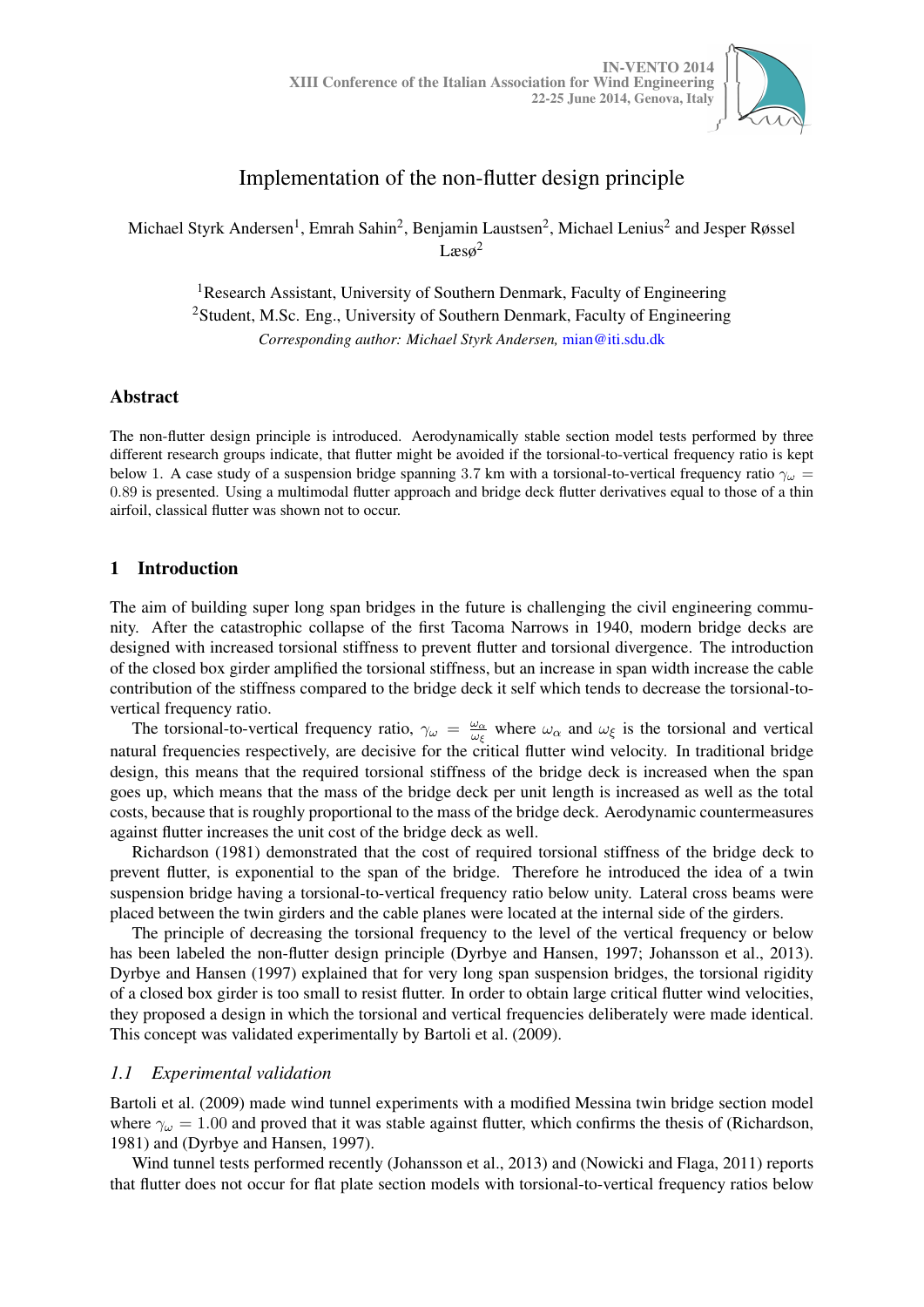1. Nowicki and Flaga [\(2011\)](#page-9-4) reported, however, that this was not the case for bluff body bridge deck sections. Torsional divergence was not reported.

The aerodynamic derivatives and structural damping may be decisive for the limits of  $\gamma_\omega$ , where the non-flutter frequency bandwidth is distinguished.

From the wind tunnel tests on section models, with frequency ratios close to or below unity, reported in the literature, there are no general value of the torsional-to-vertical frequency ratio  $\gamma_\omega$  applicable to all bridge decks, which guarantees stability against violent flutter, because this limit depends on the aerodynamic derivatives of the section model.

The section model tests, reported in the literature, that do not show any sign of aerodynamic instability is:

- A single flat plate section model with a height-to-width ratio  $h : b = 1 : 10$  and  $\gamma_\omega = [0.71, 0.88]$ (Johansson et al., [2013\)](#page-9-2)
- A single flat plate section model with a height-to-width ratio  $h : b = 1 : 22$  and  $\gamma_\omega = [0.81, 0.92]$ (Nowicki and Flaga, [2011\)](#page-9-4)
- A single flat plate section model with a height-to-width ratio  $h : b = 1 : 22$  and  $\gamma_\omega = 1.08$  with increased structural damping (Nowicki and Flaga, [2011\)](#page-9-4)
- A modified Messina Bridge section model (Twin boxes with curved shapes) and  $\gamma_{\omega} = 1.00$  (Bartoli et al., [2008\)](#page-9-5)

In the above mentioned wind tunnel tests, decreasing torsional frequencies have been reported due to increasing mean wind velocity. The decrease in torsional frequency is believed to increase the frequency separation between torsional and vertical modes, and thus, at least for the above mentioned cross section shapes, prevents the onset of classical coupled flutter.

<span id="page-1-0"></span>Adapting the Theodorsen thin airfoil flutter derivatives (Theodorsen, [1934\)](#page-9-6), there are no critical flutter wind velocity below a certain threshold, at  $\gamma_{\omega} \approx 1.1$  (Dyrbye and Hansen, [1997\)](#page-9-1). But the aerodynamically stable results of (Bartoli et al., [2008;](#page-9-5) Nowicki and Flaga, [2011;](#page-9-4) Johansson et al., [2013\)](#page-9-2) with section models having torsional-to-vertical frequency ratios in the range  $0.71 \le \gamma_\omega \le 1.08$  indicates that further experiments are needed to clarify the influence of  $\gamma_\omega \leq 1.1$  for real bridge deck flutter derivatives.



Figure 1. Finite element model used in a case study of a suspension bridge spanning 3.7 km. Various cross section properties are presented in Section [3,](#page-3-0) Table [2.](#page-4-0)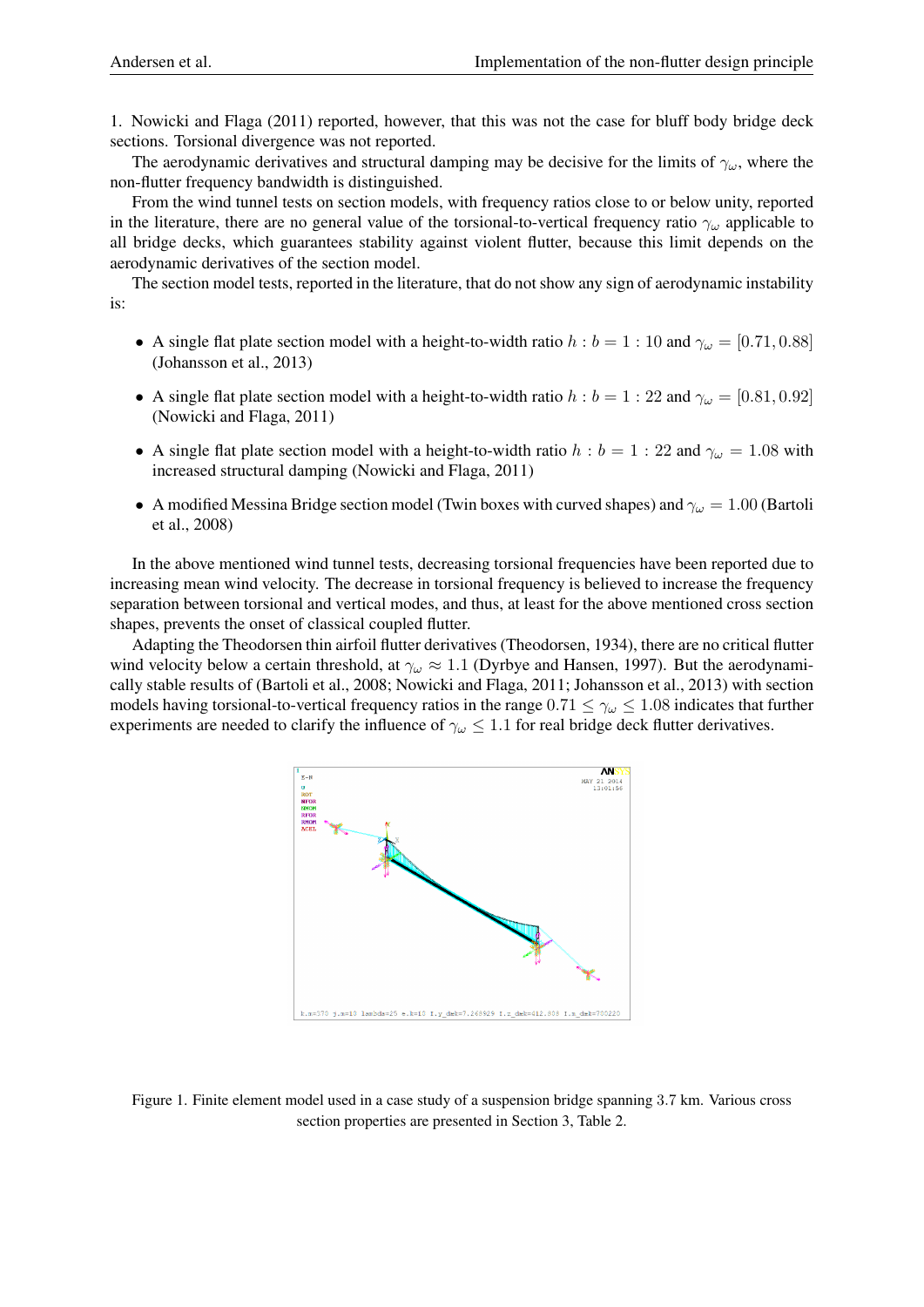#### *1.2 Present Study*

In the present study, the aerodynamic coupling in classical bi-modal coupled flutter between pure vertical and torsional modes are investigated in section [2.1.](#page-2-0) The probability of classical bi-modal coupled flutter between all pure vertical and torsional modes are derived mathematically, eg. coupling between the second symmetric torsional mode with the first symmetric vertical mode. These results are verified in a case study of a suspension bridge design, illustrated in Figure [1,](#page-1-0) presented in Section [3.](#page-3-0)

It is, however, questionable whether flutter will occur between other modes than pure vertical and pure torsional modes. The presence of lateral torsional modes blurs the picture. In order to answer this question, a multimodal analysis with contributions of the first 20 bridge deck mode shapes is performed to reveal all possible flutter mechanisms in Section [3.3.](#page-7-0)

#### <span id="page-2-3"></span>2 Probability of mode shape coupling

It is widely recognized that coupling of torsional and vertical mode shapes is considered to occur only between symmetric and antisymmetric pairs of mode shapes. But considering the structural mode shapes of the bridge deck as sine functions, it is seen that coupling is restricted only to occur between vertical and torsional mode shapes of the same order, due to the orthogonality of sine functions. An exception to this is coupling between the first and second symmetric mode shapes, which is described as the sum of two sines (Bleich et al., [1950\)](#page-9-7). However, the product of the non dimensional mode shape coupling constants given in Equation [\(2\)](#page-2-1) may become very close to zero.

The modes of a suspended bridge deck are strongly linked to the two main cable system modes. If the main cables oscillate in phase, pure vertical bending of the bridge deck will take place, while pure torsional oscillations of the bridge deck will take place when the main cables oscillate out of phase. (Bleich et al., [1950;](#page-9-7) Gimsing and Georgakis, [2012\)](#page-9-8)

It is assumed that the mass and mass moment of inertia are uniformly distributed along the bridge deck axis. For super long span bridges the stiffness of the bridge deck itself is small compared to the stiffness provided by the cable suspension system. (Gimsing and Georgakis, [2012\)](#page-9-8)

The vertical and torsional bridge deck mode shapes  $\xi_n(y)$  and  $\alpha_m(y)$  of the main span of a suspension bridge, has been described approximately by simple sine functions in the literature (Bleich et al., [1950\)](#page-9-7), except the first and second symmetric modes, which can be described approximately as the sum of two sine functions. The former is considered below in Section [2.1](#page-2-0) while the latter is treated in Section [2.2.](#page-3-1)

#### <span id="page-2-0"></span>*2.1 Mode coupling probability for antisymmetric and higher symmetric modes*

The assumption of pure sine functions has been adapted in Equation [\(1\)](#page-2-2) to show the tendency of mode coupling.

The bridge deck axis is denoted y. L is the main span width while n and m are the number of halfwaves present in the respective mode shapes, where heave and pitch are denoted  $\xi$  and  $\alpha$  respectively.

<span id="page-2-2"></span>The natural frequencies  $\omega_{\xi_n}$  and  $\omega_{\alpha_m}$  do not necessarily ascend according to the index n or m.

$$
\xi_n(y) = \sin \frac{n\pi y}{L}, n \in N^+ \setminus \{1, 3\}
$$
 (1a)

$$
\alpha_m(y) = \sin \frac{m\pi y}{L}, m \in N^+ \setminus \{1, 3\}
$$
 (1b)

The first 6 torsional and vertical mode shapes considered, are illustrated in Figure [2.](#page-3-2)

<span id="page-2-1"></span>The similarity between mode shapes is described by the product of their mode shape coupling coefficients  $c_{\xi,n}$  and  $c_{\alpha,m}$  given in Equation [\(2\)](#page-2-1). If the vertical bending mode shape  $\xi_n(y)$  and the torsional mode shape  $\alpha_m(y)$  has similar deflection curves along the bridge deck, the product  $c_{\xi,n}c_{\alpha,m}=1$ . The bridge may be prone to classical flutter if  $\frac{\omega_{\alpha_m}}{\omega_{\xi_n}} > 1$ , but if  $c_{\xi,n} c_{\alpha,m} = 0$  coupled flutter does not arise.

$$
c_{\xi_n} = \frac{\int_0^L \xi_n(y) \alpha_m(y) dy}{\int_0^L \xi_n^2(y) dy}
$$
 (2a)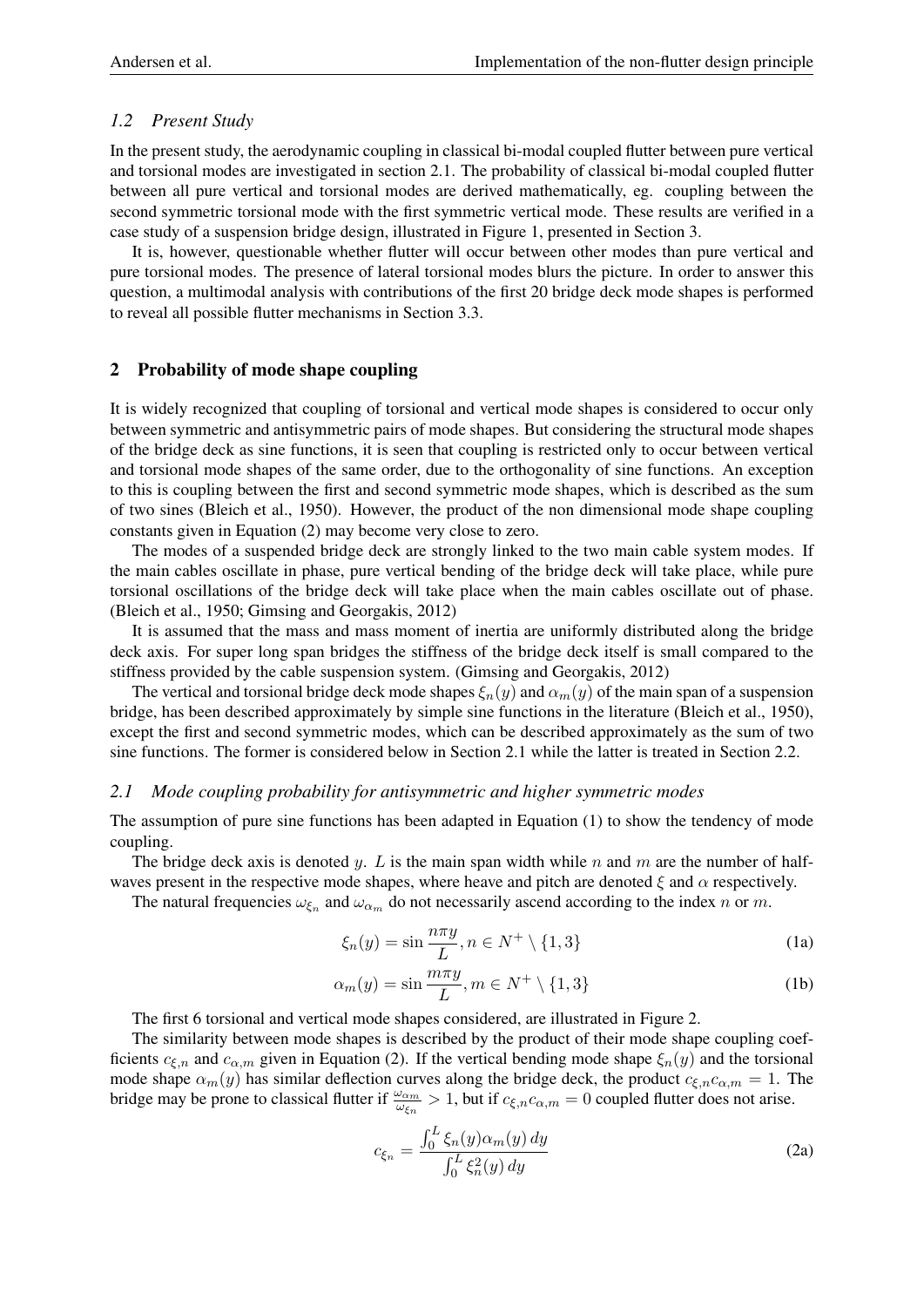<span id="page-3-2"></span>

Figure 2. Vertical and torsional bridge deck mode shapes of the main span

$$
c_{\alpha_m} = \frac{\int_0^L \xi_n(y) \alpha_m(y) dy}{\int_0^L \alpha_m^2(y) dy}
$$
 (2b)

The mode shape functions  $\xi_n(y)$  and  $\alpha_m(y)$  are mutually orthogonal on the interval  $0 \le y \le L$ . This means that the product of the mode shape coupling coefficients  $c_{\xi,n}c_{\alpha,m} = 0$  if  $n \neq m$ , since

$$
\int_0^L \sin \frac{n\pi y}{L} \sin \frac{m\pi y}{L} dy = \begin{cases} L/2 & \text{if } n = m \\ 0 & \text{otherwise} \end{cases}
$$
 (3)

#### <span id="page-3-1"></span>*2.2 Mode coupling probability for lower symmetric modes*

<span id="page-3-3"></span>For the first and second symmetric vertical and torsional mode shapes, where n and m equals 1 or 3, the curvature in Equation [\(4\)](#page-3-3), along the bridge deck is defined as the sum of two sine terms.

$$
\xi_n(y) = \sin \frac{\pi y}{L} + a_3 \sin \frac{3\pi y}{L}, n = \{1, 3\}
$$
 (4a)

$$
\alpha_m(y) = \sin \frac{\pi y}{L} + a_3 \sin \frac{3\pi y}{L}, m = \{1, 3\}
$$
 (4b)

The coefficient  $a_3$  depends on span width, side span width, girder stiffness, mass distribution and cable plane eccentricity.

The mode shape coupling coefficients between first  $(n = 1)$  symmetric vertical bending mode and second (m = 3) symmetric torsional mode must be analyzed in detail, because it is possible that  $\gamma_{\omega} > 1$ , even though the first symmetric vertical and torsional mode shape has  $\gamma_{\omega} < 1$ .

#### <span id="page-3-0"></span>3 Case study: A concept for the Sognefjord Bridge

A twin suspension bridge with one central span of 3.7 km and a cable sag of 370 m has been modeled and analyzed with finite element software ANSYS Mechanical APDL, as illustrated in Figure [1.](#page-1-0)

The bridge deck is pinned to the pylons, but free at mid span. The cables are fixed at their ends and pinned to the top of the pylons. Three bracings connects the pylon legs 10, 130 and 250 meters from the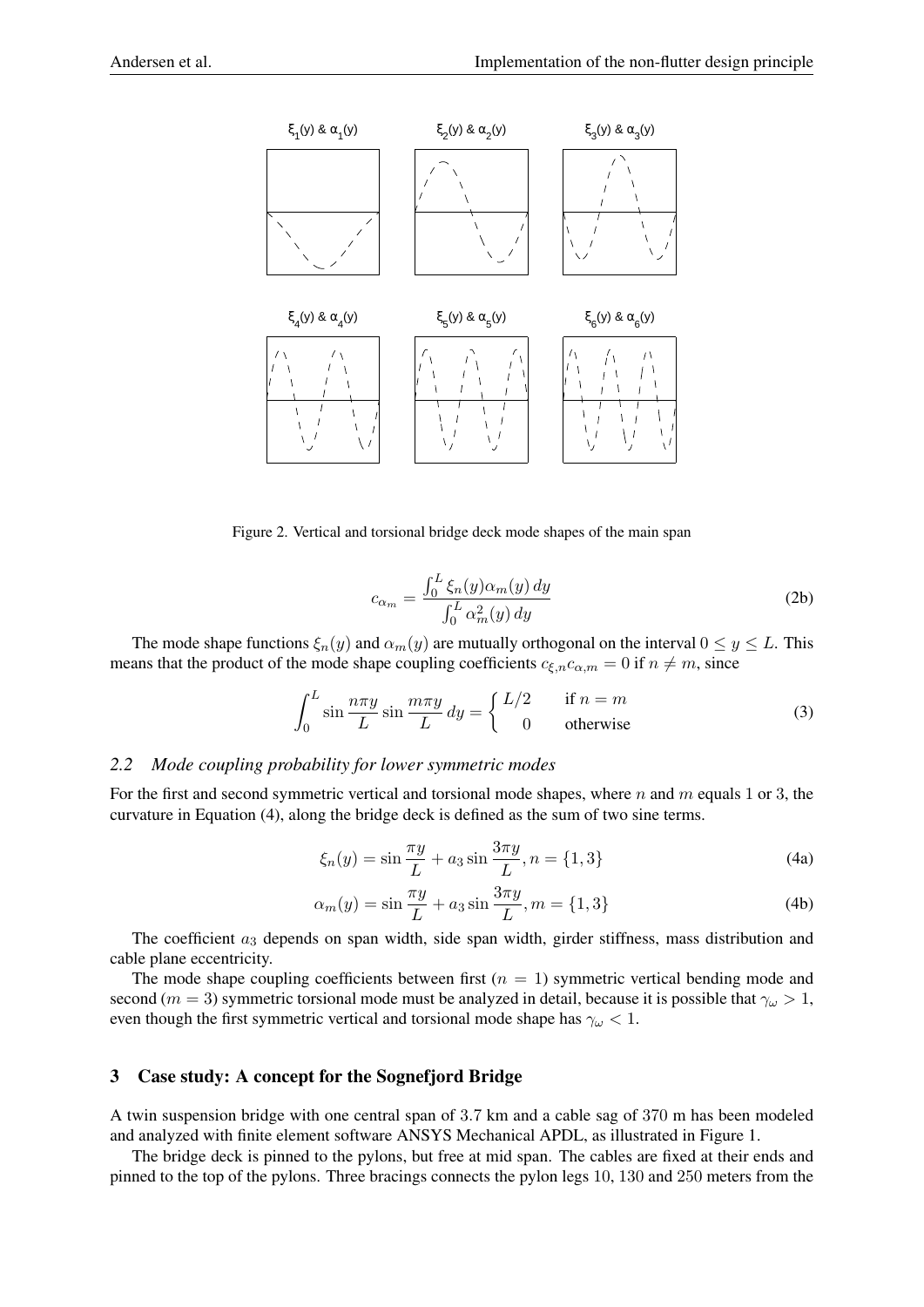top level of the pylons. The pylon legs are fixed to the ground.

The cable cross sectional area has been estimated to withstand dead- and live load. The mechanical properties of the main cable and the hangers are given in (Gimsing and Georgakis, [2012\)](#page-9-8). The total mass of the twin bridge cross section are  $m = 14.57t/m$  while the mass moment of inertia depends heavily on the mass eccentricity between the cross section center of gravity and the local center of gravity of the twin boxes. Important cross section structural properties of the elements used in the model are given in Table [1,](#page-4-1) while different deck configurations are presented in Table [2.](#page-4-0) In the present case study, it was assumed that the cross beams between the twin boxes were infinitely stiff and their mass was neglected.

<span id="page-4-1"></span>

|                | Cross section structural properties                                                                                                                                                                                                                                  |                      |              |            |        |       |  |  |  |  |
|----------------|----------------------------------------------------------------------------------------------------------------------------------------------------------------------------------------------------------------------------------------------------------------------|----------------------|--------------|------------|--------|-------|--|--|--|--|
|                | E                                                                                                                                                                                                                                                                    | $\mathbf{1}_y$       | $1_{\alpha}$ | $I_{\eta}$ | $m\,$  |       |  |  |  |  |
|                | $[GPa]% \centering \subfloat[\centering]{{\includegraphics[scale=0.2]{img8.png} }}% \qquad \subfloat[\centering]{{\includegraphics[scale=0.2]{img9.png} }}% \caption{(Adaptive image) Set size produced in our classification example (panel left). } \label{fig:3}$ | $\left[m^4/m\right]$ | $[m^4/m]$    | $[m^4/m]$  | [t/m]  | $m^2$ |  |  |  |  |
| Main cable     | 205                                                                                                                                                                                                                                                                  |                      |              |            | 13.164 | 1.54  |  |  |  |  |
| Hangers        | 180                                                                                                                                                                                                                                                                  |                      |              |            | 0.05   | 0.005 |  |  |  |  |
| Pylon legs     | 210                                                                                                                                                                                                                                                                  | 334                  | 118          | 325        | 68.923 | 8.78  |  |  |  |  |
| Pylon bracings | 210                                                                                                                                                                                                                                                                  | 115                  | 42           | 98         | 24.311 | 3.10  |  |  |  |  |

Table 1. Cross section structural properties in the finite element model

It is evident that the key to decrease  $\gamma_{\omega}$ , is to decrease the cable eccentricity  $e_k$  compared to the mass eccentricity  $e_m$ . A twin bridge design, with the bridge deck placed external to the cable planes, as illustrated in Figure [3,](#page-4-2) allows this construction (Bartoli et al., [2008;](#page-9-5) Richardson, [1981\)](#page-9-0).

Several models have been evaluated for their frequency ratios between vertical and torsional modes, of which three is presented in Table [2.](#page-4-0)

<span id="page-4-0"></span>

| Bridge deck cross section structural properties |                          |                |            |       |                   |       |           |                      |                                  |            |  |
|-------------------------------------------------|--------------------------|----------------|------------|-------|-------------------|-------|-----------|----------------------|----------------------------------|------------|--|
|                                                 |                          |                |            |       |                   |       |           |                      |                                  |            |  |
| Deck                                            | $\gamma_\omega$          | $e_m$          | $e_k$      | $\,m$ |                   |       |           | 1 <sub>11</sub>      | $\bm{1}$ $\bm{\gamma}$           | $I_{\eta}$ |  |
|                                                 | $\overline{\phantom{a}}$ | m <sub>l</sub> | m          | [t/m] | $[t \cdot m^2/m]$ | [GPa] | [ $GPa$ ] | $\left[m^4/m\right]$ | $\mathbb{R}^{4}$<br>$\langle m $ | $[m^4/m]$  |  |
| (a)                                             |                          | 11.5           | $\ddot{c}$ | 14.57 | 3101              | 210   | 81        | 7.27                 | 147.74                           | 2.08       |  |
| (b)                                             | 0.89                     | 20             | 10         | 14.57 | 7002              | 210   | 81        | 7.27                 | 412.81                           | 2.08       |  |
| (c)                                             | 0.92                     | 40             | 30         | 14.57 | 24488             | 210   | 81        | 7.27                 | 1600.81                          | 2.08       |  |

Table 2. Bridge deck cross section structural properties for three of bridge deck configurations

On the basis of these, it has been feasible to invert the natural frequencies with the following parameters:  $e_k = 10$  m and  $e_m = 20$  m, ie. bridge deck (b) in Table [2.](#page-4-0) The still air modal analysis of bridge deck (b) is presented in Section [3.1.](#page-5-0) Bi-modal coupling analysis of the vertical and torsional mode shapes and their respective frequency ratios of this model are presented in Section [3.2](#page-6-0) while a multimodal analysis is presented in Section [3.3.](#page-7-0)

<span id="page-4-2"></span>

Figure 3. Cross section design principle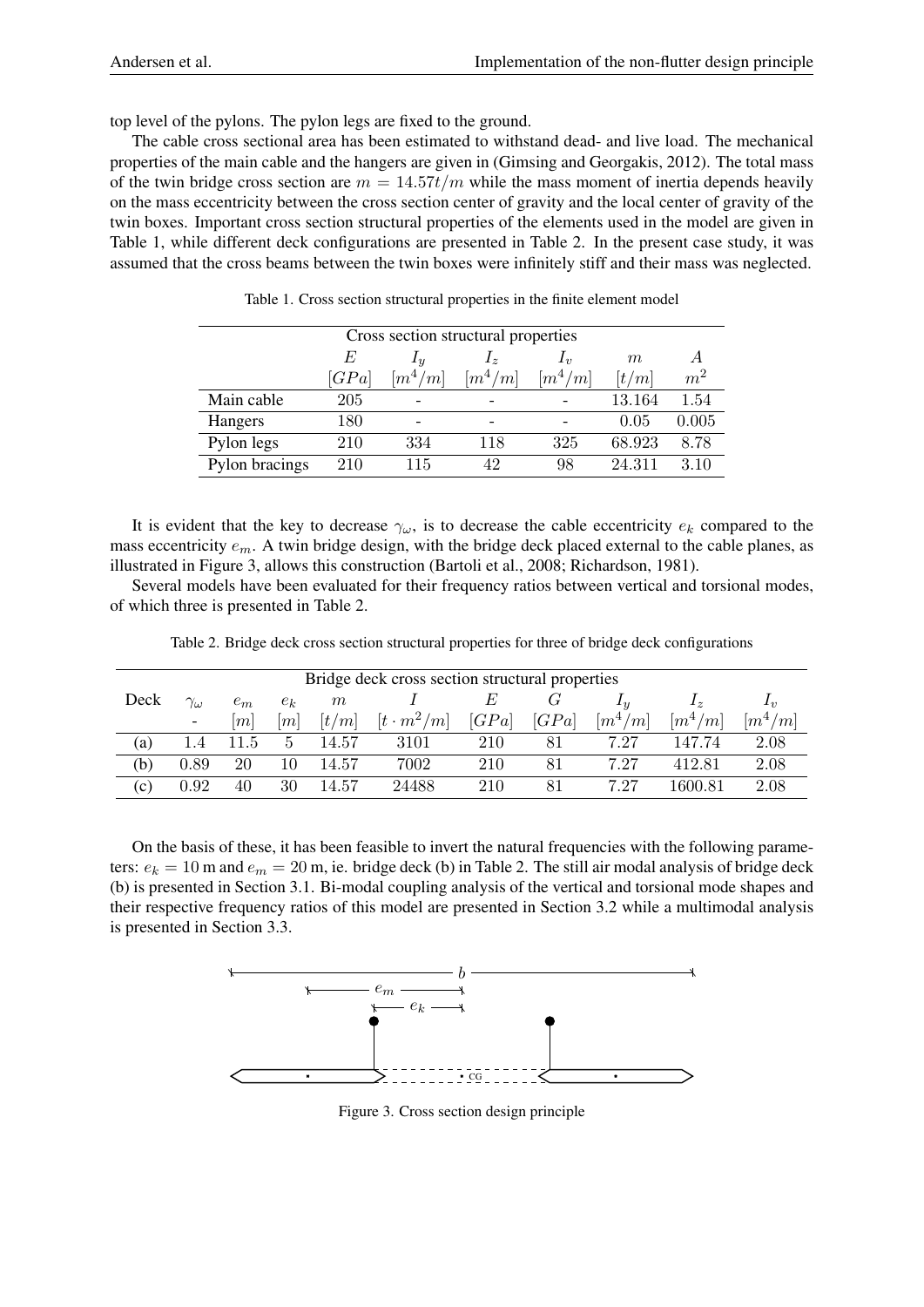## <span id="page-5-0"></span>*3.1 Global modal analysis*

Prior to the modal analysis, the static force equilibrium equations were solved and the stiffness effects of deflection and internal forces due to dead load of the bridge was taken into account.The eigenvalue problem of the mass- and stiffness matrices were solved using block Lanczos algorithm.

The results of the global modal analysis for the first 20 modes are listed in Table [3,](#page-5-1) which fairly illustrate the incidence of the mode shape variations. Each mode shape is plotted along the bridge deck axis in the vertical and the horizontal plane.

<span id="page-5-1"></span>Table 3. Modal analysis. The natural modes are listed according to their natural frequency  $\omega$  in ascending order and their mode shapes are plotted and described where S: Symmetric. A:Anti-symmetric. L: Lateral. V: Vertical. T:Torsional.

|                | Modal analysis |       |                        |                       |                  |  |  |  |  |  |
|----------------|----------------|-------|------------------------|-----------------------|------------------|--|--|--|--|--|
| ID             | $\omega$       | f     | Description            | Vertical plane        | Horizontal plane |  |  |  |  |  |
|                | [Rad/s]        | [Hz]  |                        |                       |                  |  |  |  |  |  |
| $\overline{1}$ | 0.194          | 0.031 | 1SLT                   | اµی.<br><b>In</b>     |                  |  |  |  |  |  |
| $\overline{2}$ | 0.328          | 0.052 | 1AT                    |                       |                  |  |  |  |  |  |
| $\mathfrak{Z}$ | 0.369          | 0.059 | 1AV                    |                       |                  |  |  |  |  |  |
| $\overline{4}$ | 0.407          | 0.065 | 1ALT                   |                       |                  |  |  |  |  |  |
| $\mathfrak s$  | 0.412          | 0.066 | 1ST                    |                       |                  |  |  |  |  |  |
| 6              | 0.463          | 0.074 | Cables                 |                       |                  |  |  |  |  |  |
| $\tau$         | 0.484          | 0.077 | 1SV                    |                       |                  |  |  |  |  |  |
| $\,8\,$        | 0.519          | 0.083 | Cables                 |                       |                  |  |  |  |  |  |
| 9              | 0.542          | 0.086 | 2ST                    |                       |                  |  |  |  |  |  |
| 10             | 0.591          | 0.094 | 2ALT                   |                       |                  |  |  |  |  |  |
| 11             | 0.603          | 0.096 | $LT + Pylons + Cables$ |                       |                  |  |  |  |  |  |
| 12             | 0.647          | 0.103 | 2SV                    |                       |                  |  |  |  |  |  |
| 13             | 0.651          | 0.104 | 2AT                    |                       |                  |  |  |  |  |  |
| 14             | 0.672          | 0.107 | 2SLT                   |                       |                  |  |  |  |  |  |
| 15             | 0.724          | 0.115 | 2AV                    |                       |                  |  |  |  |  |  |
| 16             | 0.797          | 0.127 | Cables                 |                       |                  |  |  |  |  |  |
| 17             | 0.819          | 0.130 | 3ST                    |                       |                  |  |  |  |  |  |
| 18             | 0.86           | 0.137 | $LT + Pylons + Cables$ |                       |                  |  |  |  |  |  |
| 19             | 0.917          | 0.146 | $LT + Pylons + Cables$ | re di l<br><b>The</b> |                  |  |  |  |  |  |
| 20             | 0.919          | 0.146 | 3SV                    |                       |                  |  |  |  |  |  |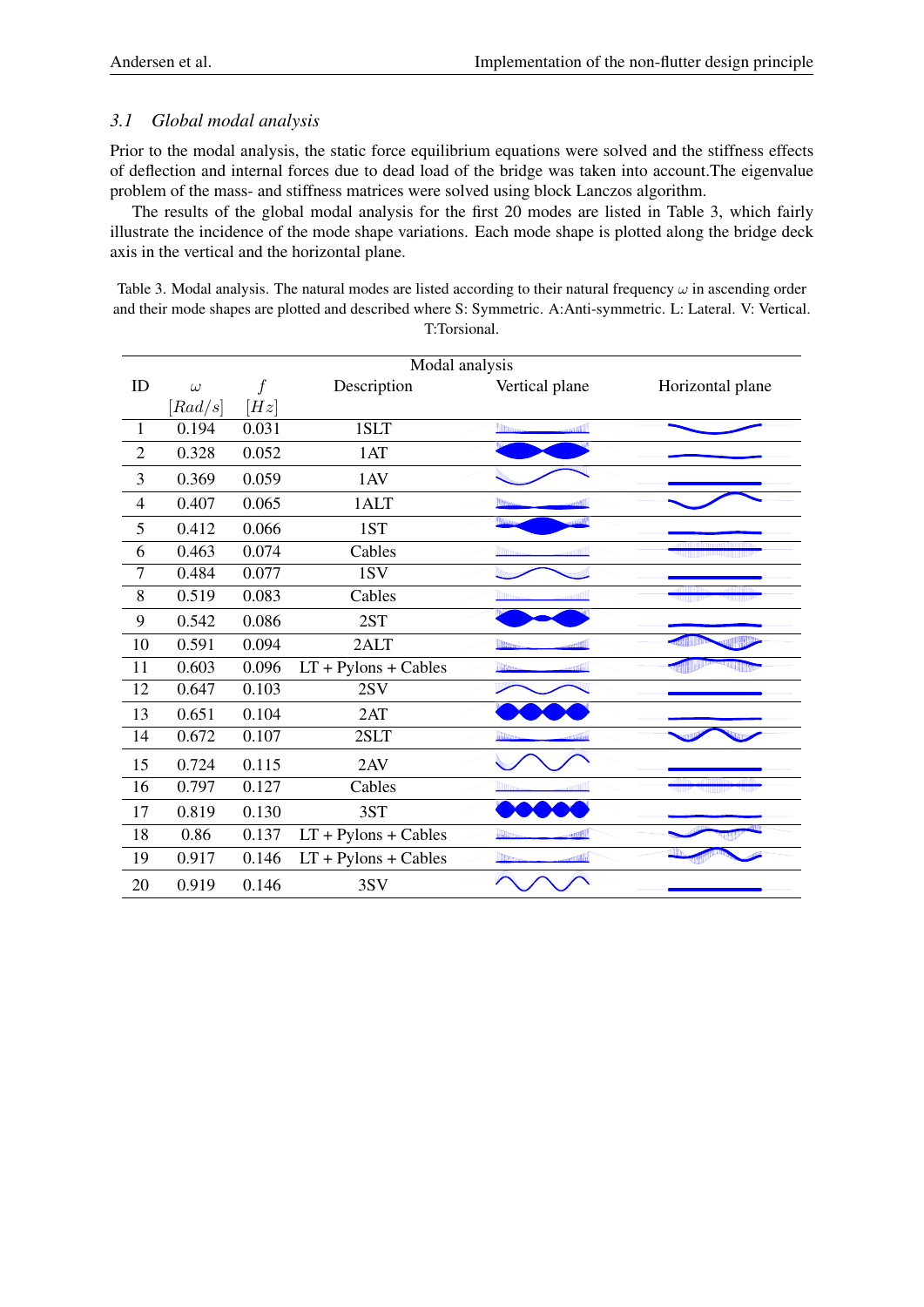## <span id="page-6-0"></span>*3.2 Bi-modal coupling coefficients*

Selected results of the modal analysis are presented in Table [4](#page-6-1) for the first five torsional and vertical mode shapes. The ID refers to Table [3,](#page-5-1) while  $\alpha_m$  and  $\xi_n$  is the pitching and heaving mode where m and n is the number of half waves.

The natural frequency of the vertical mode shapes are higher than the corresponding torsional mode shapes, which is opposite traditional bridge design, ie. long span suspension bridges in service today.

Only mode shapes with dominating vertical displacements or torsional rotation has been selected. Lateral-torsional-bending mode shapes of the bridge deck, were observed in the modal analysis, but not included in the present bi-modal mode coupling analysis. The influence of these modes are considered in the multimodal analysis in Section [3.3.](#page-7-0)

<span id="page-6-1"></span>

|    |            |                     | Torsional mode shapes (a) | Vertical mode shapes (b) |         |                  |            |  |  |
|----|------------|---------------------|---------------------------|--------------------------|---------|------------------|------------|--|--|
| ID | $\alpha_m$ | $\omega_{\alpha_m}$ | Mode shape                | ID                       | $\xi_n$ | $\omega_{\xi_n}$ | Mode shape |  |  |
| 2  | $\alpha_2$ | 0.328               |                           | 3                        | $\xi_2$ | 0.369            |            |  |  |
| 5  | $\alpha_1$ | 0.412               |                           |                          | $\xi_1$ | 0.484            |            |  |  |
| 9  | $\alpha_3$ | 0.542               |                           | 12                       | $\xi_3$ | 0.647            |            |  |  |
| 13 | $\alpha_4$ | 0.651               |                           | 15                       | $\xi_4$ | 0.724            |            |  |  |
|    | $\alpha_5$ | 0.819               |                           | 20                       | $\xi_5$ | 0.919            |            |  |  |

|  |  | Table 4. The five lowest pure torsional and vertical mode shapes of the bridge deck |  |  |  |  |
|--|--|-------------------------------------------------------------------------------------|--|--|--|--|
|  |  |                                                                                     |  |  |  |  |

Table 5. Frequency ratios and mode shape coupling constants

<span id="page-6-2"></span>

| Torsional-to-vertical frequency ratios (a)                 |         |                   |         |      |         |            |          | Mode shape coupling constants (b) |          |          |          |
|------------------------------------------------------------|---------|-------------------|---------|------|---------|------------|----------|-----------------------------------|----------|----------|----------|
| $\omega_{\alpha_m}$<br>$\gamma_\omega$<br>$\omega_{\xi_n}$ |         |                   |         |      |         |            |          | $c_{\xi_n}c_{\alpha_m}$           |          |          |          |
|                                                            | $\xi_2$ | $\mathcal{E}_{1}$ | $\xi_3$ | ζ4   | $\xi_5$ |            | Հշ       |                                   | Հ3       | $\xi_4$  | $\xi_5$  |
| $\alpha_2$                                                 | 0.88    | 0.68              | 0.51    | 0.45 | 0.36    | $\alpha_2$ |          | $\theta$                          | $\theta$ | $\theta$ | $\Omega$ |
| $\alpha_1$                                                 | .11     | 0.9               | 0.64    | 0.57 | 0.45    | $\alpha_1$ | 0        | 0.96                              | 0.05     | $\Omega$ | $\Omega$ |
| $\alpha_3$                                                 | 1.47    | 1.12              | 0.89    | 0.75 | 0.59    | $\alpha_3$ | 0        | 0.04                              | 0.95     | $\Omega$ | $\Omega$ |
| $\alpha_4$                                                 | 1.76    | 1.34              | 1.01    | 0.85 | 0.71    | $\alpha_4$ | $\theta$ | $\Omega$                          | $\theta$ |          | $\Omega$ |
| $\alpha_5$                                                 | 2.22    | 1.69              | 1.27    | 1.13 | 0.84    | $\alpha_5$ | $\theta$ | $\Omega$                          | $\theta$ | $\theta$ |          |

From Table [4](#page-6-1) and [5](#page-6-2) it is seen that if the torsional-to-vertical frequency  $\gamma_{\omega} > 1$ , the mode shape coupling constants  $c_{\xi_n} c_{\alpha_m} = 0$ , except for the second torsional symmetric mode  $\alpha_3$  combined with the first vertical symmetric mode  $\xi_1$ , which has a mode shape coupling constant  $c_{\xi_1} c_{\alpha_3} = 0.04$  and a torsional-to-vertical frequency ratio  $\gamma_{\omega} = 1.12$ . The root curves of the flutter determinant for this bi-modal combination is plotted in Figure [5](#page-8-0) (b).

The numerical results of the case study verifies the theoretical analysis in Section [2.](#page-2-3)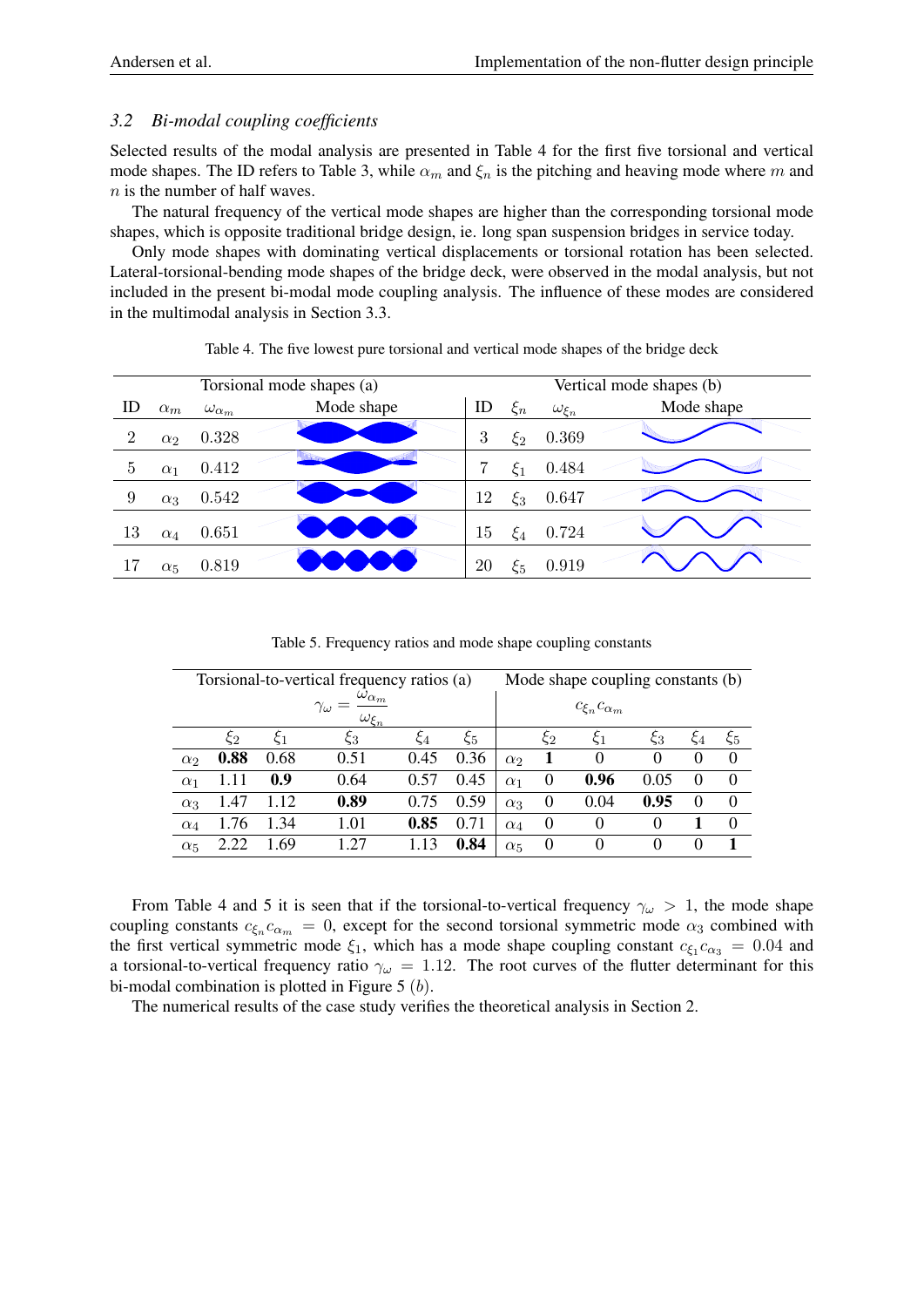### <span id="page-7-0"></span>*3.3 Multimodal flutter analysis*

The multimodal flutter approach developed by (Jain et al., [1996\)](#page-9-9) has been implemented for the first 20 modes in order to estimate flutter instabilities of bridge model (b) presented in Section [3,](#page-3-0) Table [2.](#page-4-0)

The bridge deck flutter derivatives  $A_1^*(K)$ - $A_4^*(K)$  and  $H_1^*(K)$ - $H_4^*(K)$  where the non-dimensional frequency,  $K = \frac{b\omega}{U}$  where  $\omega$  is the circular frequency of the oscillation of the bridge deck at the wind velocity, U, are replaced with those of a thin airfoil and follows Dyrbye and Hansen [\(1997,](#page-9-1) page 151). The thin airfoil approximation of the bridge deck is an extreme assumption. The shape of the bridge deck in the case study is actually unknown, which complicate the choice of valid flutter derivatives. The lateral bridge deck flutter derivatives  $P_1^*(K)$ - $P_6^*(K)$ ,  $A_5^*(K)$ - $A_6^*(K)$  and  $H_5^*(K)$ - $H_6^*(K)$  are calculated according to quasi-steady theory, where the static drag, lift and moment coefficients are  $c_d = 0.32$ ,  $c_l = 0.0942$  and  $c_m = 0.0104$  respectively. The slope of the lift curve at  $\alpha = 0$  are considered flat, ie.  $dc_d/d\alpha = 0$  (Chen et al., [2000\)](#page-9-10).

The critical flutter wind velocity,  $U_{cr}$  is identified at the intersection point between a real and an imaginary root curve. Figure [4](#page-8-1) plots real and imaginary root curves for the first 20 modes of bridge deck model (b), where the bridge deck width,  $b = 60$  m. The areas highlighted in red on the plots corresponds to wind velocities  $U \le 100m/s$ . The root curves of mode 1, 2 and 3 becomes very close at low nondimensional frequencies, but no intersection occurs for values of  $0.02 \leq K$ . The lowest frequency at  $K = 0.02$  is  $\omega = 0.02611 rad/s$  for the imaginary part of the root curve of mode 2, which corresponds to a full scale wind velocity  $U = \frac{b\omega}{K} = 78.3 \text{m/s}.$ 

At a very high wind velocity, however, coupled flutter with participation of the second symmetric torsional mode and an antisymmetric lateral mode, appear. The still air mode shapes corresponds to mode 9 and 10, given in Table [3.](#page-5-1) The nature of this particular flutter instability mechanism is very rare. The intersection point between the root curves of mode 9 and 10 is found at  $K = 0.025$  and  $\omega = 0.46$ rad/s in Figure [4](#page-8-1) (b), corresponding to a critical flutter wind velocity  $U_{cr} = \frac{b\omega}{K} = 1104m/s$ , which is obviously beyond the scope of aerodynamic design of civil engineering structures.

### *3.4 Bi-modal flutter analysis*

Considering the motion-induced wind load for the first antisymmetric modes  $\alpha_2$  and  $\xi_2$  only, reveals that torsional flutter occur at a critical flutter wind velocity  $U_{cr} = 56.7m/s$ , in bridge model (a), where the bridge deck width is  $b = 26m$ . For bridge model (b), no flutter instabilities were found between any bi-modal combinations of the first 20 modes. Figure [5](#page-8-0) plots the root curves of  $\alpha_2$  and  $\xi_2$  for bridge model (a) and (b) respectively.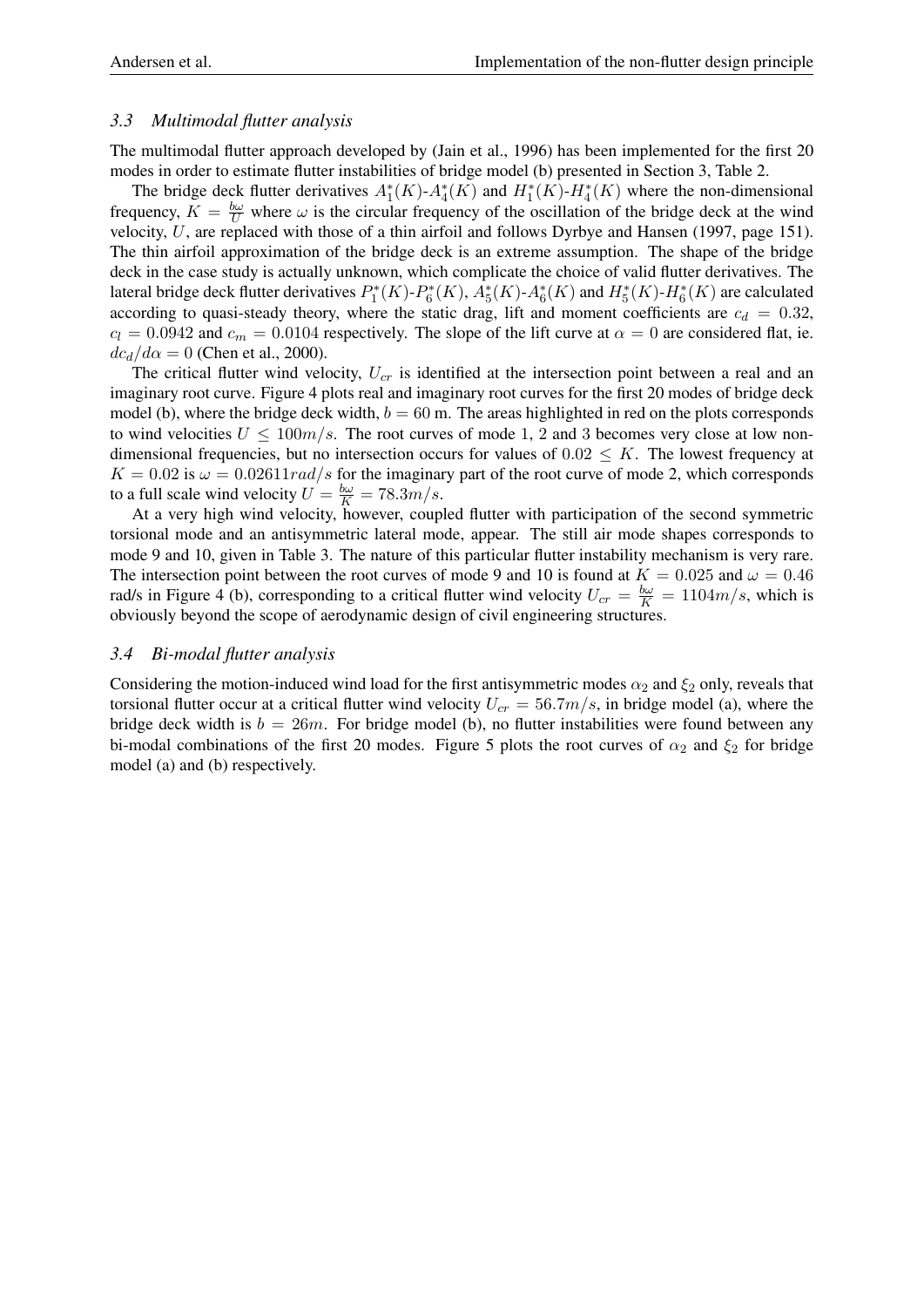<span id="page-8-1"></span>

Figure 4. Multimodal flutter root curves of bridge model (b) presented in Section [3,](#page-3-0) Table [2.](#page-4-0) The cyclic frequency of oscillation  $\omega$  in rad/s is plotted against the reduced frequency  $K = \frac{b\omega}{U}$ . Mode 1 to 5 is plotted in sub plot  $(a)$ , mode 6 to 10 in sub plot  $(b)$ , mode 11 to 15 in sub plot  $(c)$  and mode 16 to 20 is plotted in sub plot  $(d)$ .

<span id="page-8-0"></span>

Figure 5. Bi-modal flutter root curves of the first antisymmetric vertical ( $\alpha_2$ ) and antisymmetric torsional ( $\xi_2$ ) modes of bridge model (a) and (b) presented in section [3](#page-3-0) Table [2,](#page-4-0) with bridge deck width  $b = 26m$ . Flutter occur in model (a) at  $(K, \omega) = (0.22, 0.48)$  resulting in a critical flutter wind velocity  $U_{cr} = 56.7 m/s$ .